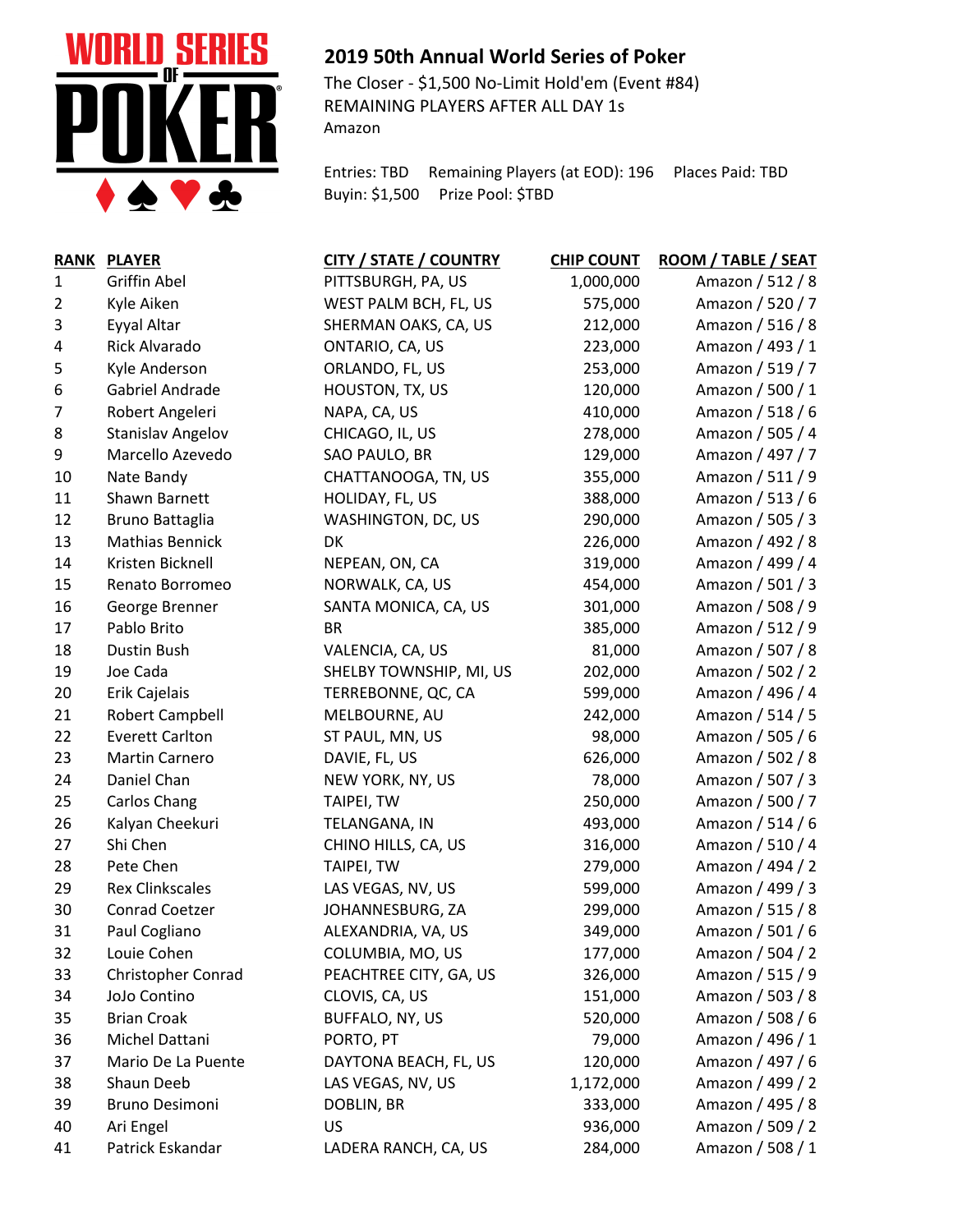| 42 | Ali Eslami                  | VAN NUYS, CA, US            | 162,000   | Amazon / 507 / 6 |
|----|-----------------------------|-----------------------------|-----------|------------------|
| 43 | Jordan Fisch                | TORONTO, ON, CA             | 458,000   | Amazon / 508 / 2 |
| 44 | Christopher Fisher          | GREER, SC, US               | 500,000   | Amazon / 518 / 1 |
| 45 | Tom Franklin                | <b>GULFPORT, MS, US</b>     | 227,000   | Amazon / 494 / 5 |
| 46 | Alex Freiberg               | LOS ANGELES, CA, US         | 368,000   | Amazon / 522 / 4 |
| 47 | Marcelo Giordano Mendes     | <b>BRAZIL, BR</b>           | 388,000   | Amazon / 518 / 2 |
| 48 | Denis Gnidash               | FAIR LAWN, NJ, US           | 1,058,000 | Amazon / 506 / 6 |
| 49 | Aleksandr Gofman            | EKATERINBURG, RU            | 543,000   | Amazon / 499 / 5 |
| 50 | Fabrizio Gonzalez           | MONTEVIDEO, UY              | 754,000   | Amazon / 521 / 9 |
| 51 | David Goodman               | LAS VEGAS, NV, US           | 264,000   | Amazon / 502 / 3 |
| 52 | <b>Bertrand Grospellier</b> | MELUN, FR                   | 388,000   | Amazon / 502 / 4 |
| 53 | <b>Jeff Gross</b>           | ANN ARBOR, MI, US           | 813,000   | Amazon / 497 / 9 |
| 54 | Henry Grunzweig             | BERKELEY, CA, US            | 396,000   | Amazon / 510 / 2 |
| 55 | <b>Fabian Gumz</b>          | DE                          | 628,000   | Amazon / 497 / 2 |
| 56 | Michael Haberman            | BRICK, NJ, US               | 256,000   | Amazon / 493 / 7 |
| 57 | Yuki Hamada                 | BOTHELL, WA, US             | 125,000   | Amazon / 511 / 6 |
| 58 | Phil Hellmuth               | PALO ALTO, CA, US           | 142,000   | Amazon / 513 / 5 |
| 59 | <b>Brian Huh</b>            | VANCOUVER, BC, CA           | 118,000   | Amazon / 513 / 1 |
| 60 | Abhinav Iyer                | CHENNAI, IN                 | 782,000   | Amazon / 506 / 2 |
| 61 | Shashank Jain               | NEW DELHI, IN               | 53,000    | Amazon / 519 / 2 |
| 62 | Pojana Jenne                | LAS VEGAS, NV, US           | 89,000    | Amazon / 495 / 1 |
| 63 | Dong Ji                     | POTOMAC, MD, US             | 382,000   | Amazon / 503 / 7 |
| 64 | Daniel Johnson              | HONOLULU, HI, US            | 730,000   | Amazon / 520 / 2 |
| 65 | Adam Johnson                | KANSAS CITY, MO, US         | 111,000   | Amazon / 504 / 7 |
| 66 | Aaron Johnson (MN)          | RED WING, MN, US            | 306,000   | Amazon / 519 / 3 |
| 67 | Mounim Kaddouri             | STAPLES, TX, US             | 155,000   | Amazon / 521 / 1 |
| 68 | Kane Kalas                  | PHILADELPHIA, PA, US        | 312,000   | Amazon / 516 / 2 |
| 69 | Mastoshi Kato               | JP                          | 419,000   | Amazon / 510 / 1 |
| 70 | Saar Katoa                  | IL                          | 220,000   | Amazon / 495 / 4 |
| 71 | Jeffrey Kelley              | WASHINGTON, UT, US          | 175,000   | Amazon / 520 / 1 |
| 72 | Steven Kelly                | CAMARILLO, CA, US           | 190,000   | Amazon / 498 / 7 |
| 73 | Lawrence Kern               | SAN FRANCISCO, CA, US       | 352,000   | Amazon / 499 / 6 |
| 74 | Sohale Khalili              | LOS ANGELES, CA, US         | 683,000   | Amazon / 500 / 6 |
| 75 | Hyndi Khomutetsky           | ORLANDO, FL, US             | 191,000   | Amazon / 502 / 1 |
| 76 | Lawrence Kiang              | ORLANDO, FL, US             | 748,000   | Amazon / 512 / 3 |
| 77 | Kevin Killeen               | <b>DUBLIN, IE</b>           | 760,000   | Amazon / 507 / 7 |
| 78 | Taehyung Kim                | LEIU, KR                    | 370,000   | Amazon / 501 / 2 |
| 79 | Frank Koopmann              | <b>BAD SEGEBERG, DE</b>     | 561,000   | Amazon / 499 / 7 |
| 80 | Roman Korenev               | KRASNOYARSK, RU             | 1,198,000 | Amazon / 498 / 9 |
| 81 | Dustin Kruse                | CLAY CENTER, KS, US         | 119,000   | Amazon / 500 / 8 |
| 82 | Felix Kuermayr              | VIENNA, AT                  | 284,000   | Amazon / 515 / 1 |
| 83 | Jasthi Kumar                | SAN RAMON, CA, US           | 368,000   | Amazon / 518 / 4 |
| 84 | Deividas Kvaselis           | KAUNAS, LT                  | 466,000   | Amazon / 513 / 7 |
| 85 | Jared Kwong                 | AMERICAN CYN, CA, US        | 329,000   | Amazon / 503 / 3 |
| 86 | Charles La Boissonniere     | ST AUGUSTIN DE DESAURES, C. | 244,000   | Amazon / 512 / 1 |
| 87 | Jon Lactaoen                | LAS VEGAS, NV, US           | 483,000   | Amazon / 495 / 3 |
| 88 | Sammy Lafleur               | SHAWINIGAN, QB, CA          | 258,000   | Amazon / 508 / 7 |
| 89 | Matthew Lambrecht           | WEST PALM BEACH, FL, US     | 339,000   | Amazon / 519 / 5 |
| 90 | <b>Richard Lanes</b>        | LAKESIDE, CA, US            | 268,000   | Amazon / 514 / 3 |
| 91 | Mike Leah                   | TORONTO, ON, CA             | 519,000   | Amazon / 513 / 8 |
| 92 | <b>Waikiat Lee</b>          | SALFORD, GB                 | 826,000   | Amazon / 518 / 5 |
| 93 | Sean Legendre               | METAIRIE, LA, US            | 102,000   | Amazon / 503 / 5 |
|    |                             |                             |           |                  |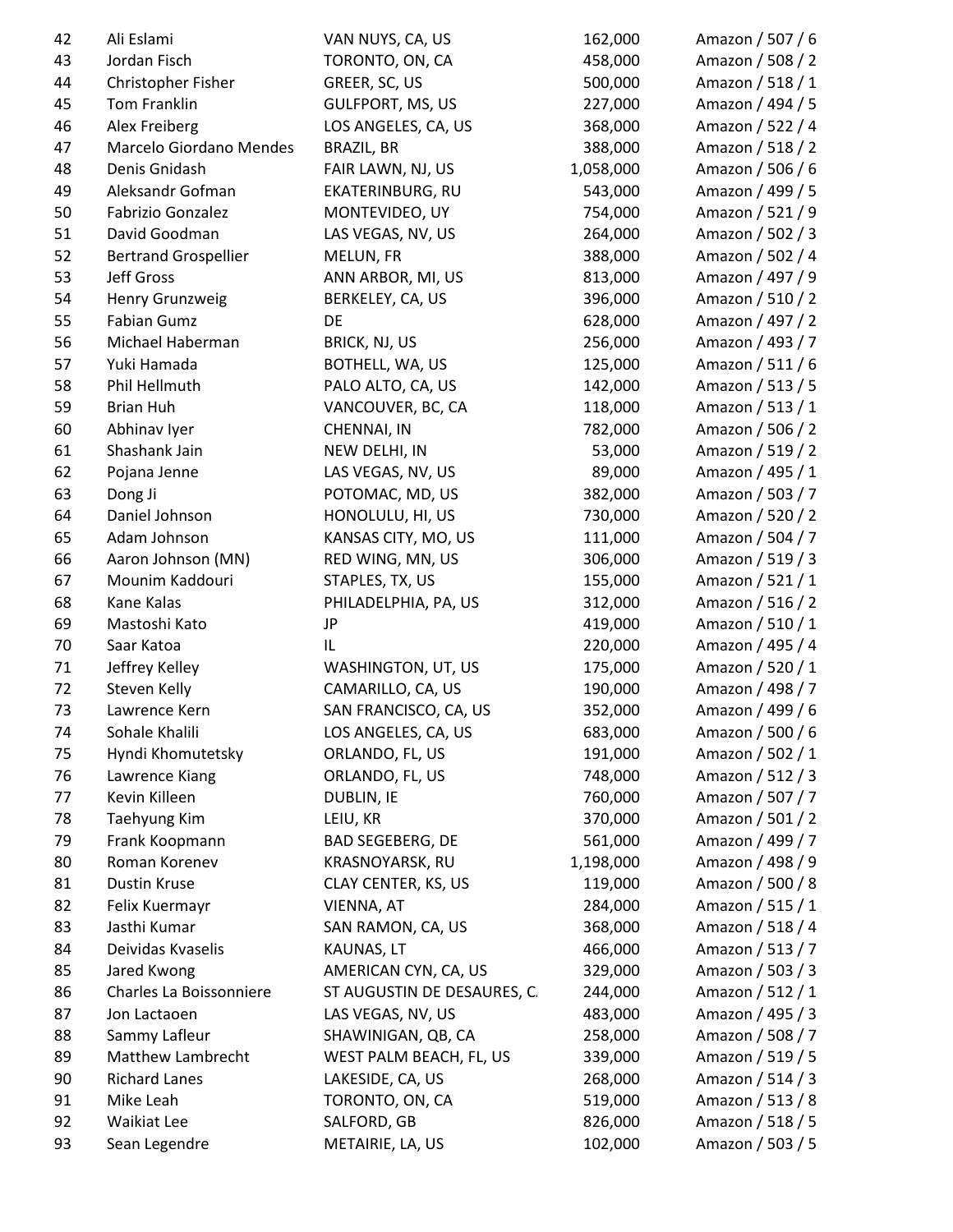| 94  | Ryan Leng                     | WHEELING, IL, US           | 340,000            | Amazon / 515 / 3                     |
|-----|-------------------------------|----------------------------|--------------------|--------------------------------------|
| 95  | Laurynas Levinskas            | KAUNAS, LT                 | 469,000            | Amazon / 508 / 3                     |
| 96  | Dylan Linde                   | LAS VEGAS, NV, US          | 321,000            | Amazon / 494 / 6                     |
| 97  | <b>Francisco Lingaling</b>    | PLACENTIA, CA, US          | 76,000             | Amazon / 493 / 3                     |
| 98  | Robert Lipkin                 | CHICAGO, IL, US            | 627,000            | Amazon / 495 / 9                     |
| 99  | Manig Loeser                  | <b>BAD HOMBURG, DE</b>     | 382,000            | Amazon / 507 / 5                     |
| 100 | Devin Looney                  | FLUSHING, MI, US           | 628,000            | Amazon / 521 / 7                     |
| 101 | Maxim Lykov                   | MOSCOW, RU                 | 423,000            | Amazon / 497 / 1                     |
| 102 | Pat Lyons                     | SAN MATEO, CA, US          | 411,000            | Amazon / 512 / 4                     |
| 103 | Andrew Macdonald              | STRATFORD, PE, CA          | 122,000            | Amazon / 514 / 1                     |
| 104 | Pete Males                    | CANTON, MI, US             | 466,000            | Amazon / 521 / 3                     |
| 105 | <b>Stuart Marshak</b>         | CHICAGO, IL, US            | 168,000            | Amazon / 498 / 5                     |
| 106 | Sergio Martiaguilar           | US                         | 535,000            | Amazon / 494 / 9                     |
| 107 | <b>Fiodor Martino</b>         | IT                         | 337,000            | Amazon / 499 / 1                     |
| 108 | <b>Brett Mccollum</b>         | HACIENDA HEIGHTS, CA, US   | 109,000            | Amazon / 493 / 8                     |
| 109 | <b>Brian McKinney</b>         | GALLUP, NM, US             | 220,000            | Amazon / 509 / 1                     |
| 110 | Robert Mcmillan               | PRESCOTT, AZ, US           | 324,000            | Amazon / 493 / 9                     |
| 111 | Ahamad Meman                  | CRESTVIEW, FL, US          | 68,000             | Amazon / 493 / 2                     |
| 112 | <b>Timothy Miles</b>          | MIAMI BEACH, FL, US        | 172,000            | Amazon / 504 / 6                     |
| 113 | Michael Mizrachi              | HOLLYWOOD, FL, US          | 242,000            | Amazon / 518 / 3                     |
| 114 | Benjamin Moon                 | SAN DIEGO, CA, US          | 172,000            | Amazon / 515 / 7                     |
| 115 | Aristeidis Moschonas          | ANOIXI ATTIKIS, GR         | 174,000            | Amazon / 518 / 7                     |
| 116 | Mohammad Mufti                | BELLEVUE, WA, US           | 467,000            | Amazon / 518 / 8                     |
| 117 | Siddharth Mundada             | IN                         | 433,000            | Amazon / 502 / 6                     |
| 118 | <b>Brett Murray</b>           | SANTA ROSA, CA, US         | 346,000            | Amazon / 517 / 2                     |
| 119 | Fahredin Mustafov             | SOFIA, BG                  | 580,000            | Amazon / 492 / 2                     |
| 120 | <b>Kfir Nahum</b>             | SUNNYVALE, CA, US          | 411,000            | Amazon / 522 / 9                     |
| 121 | Larry Nance                   | MOUNTAIN GREEN, UT, US     | 259,000            | Amazon / 517 / 1                     |
| 122 | Daniel Neilson                | SYDNEY, AU                 | 538,000            | Amazon / 492 / 7                     |
| 123 | Tam Nguyen                    | RIVERSIDE, CA, US          | 1,284,000          | Amazon / 500 / 4                     |
| 124 | Hiroyuki Noda                 | TOKYO, JP                  | 72,000             | Amazon / 509 / 4                     |
| 125 | lan O'Hara                    | <b>BOCA RATON, FL, US</b>  | 756,000            | Amazon / 520 / 8                     |
| 126 | Ryan O'Sullivan               | MANCHESTER, GB             | 193,000            | Amazon / 516 / 3                     |
| 127 | Takashi Ogura                 | TOKYO, JP                  | 323,000            | Amazon / 503 / 9                     |
| 128 | Toshiyuki Onda                | YOUKAIDOU, JP              | 597,000            | Amazon / 512 / 2                     |
| 129 | David Ormsby                  | OTTAWA, ON, CA             | 365,000            | Amazon / 516 / 7                     |
| 130 | Andrew Ostapchenko            | CARLSBAD, CA, US           | 783,000            | Amazon / 522 / 7                     |
| 131 | Mukul Pahuja                  | COCONUT CREEK, FL, US      | 530,000            | Amazon / 496 / 6                     |
| 132 | <b>Alex Paredes</b>           | ONL SIGNUP-NO CITY, NY, US |                    |                                      |
| 133 | James Pavlick                 | RED DEER COUNTY, AB, CA    | 139,000<br>400,000 | Amazon / 507 / 4<br>Amazon / 506 / 9 |
|     |                               |                            |                    | Amazon / 496 / 8                     |
| 134 | Ralph Perry<br>Christian Pham | LAS VEGAS, NV, US          | 304,000            |                                      |
| 135 |                               | VN                         | <b>DNR</b>         | Amazon / 496 / 2                     |
| 136 | <b>Trung Pham</b>             | TEMPLE, TX, US             | 76,000             | Amazon / 496 / 7                     |
| 137 | Morgane Portier               | EDINBURGH, FR              | 162,000            | Amazon / 492 / 6                     |
| 138 | Sreyleap Prom                 | OTTAWA, CA                 | 222,000            | Amazon / 501 / 8                     |
| 139 | Ray Qartomy                   | SPRING, TX, US             | 431,000            | Amazon / 508 / 5                     |
| 140 | Mark Radoja                   | GUELPH, ON, CA             | 387,000            | Amazon / 511 / 1                     |
| 141 | Kiryl Radzivonau              | <b>BARUERI, BY</b>         | 205,000            | Amazon / 497 / 8                     |
| 142 | Jason Reels                   | WINTERSET, IA, US          | 740,000            | Amazon / 522 / 1                     |
| 143 | Benjamin Reinhart             | LA PORTE, IN, US           | 386,000            | Amazon / 503 / 2                     |
| 144 | Daniel Rezaei                 | LEIBNITZ, AT               | 23,000             | Amazon / 521 / 8                     |
| 145 | Colin Robinson                | ANTHEM, AZ, US             | 298,000            | Amazon / 500 / 3                     |